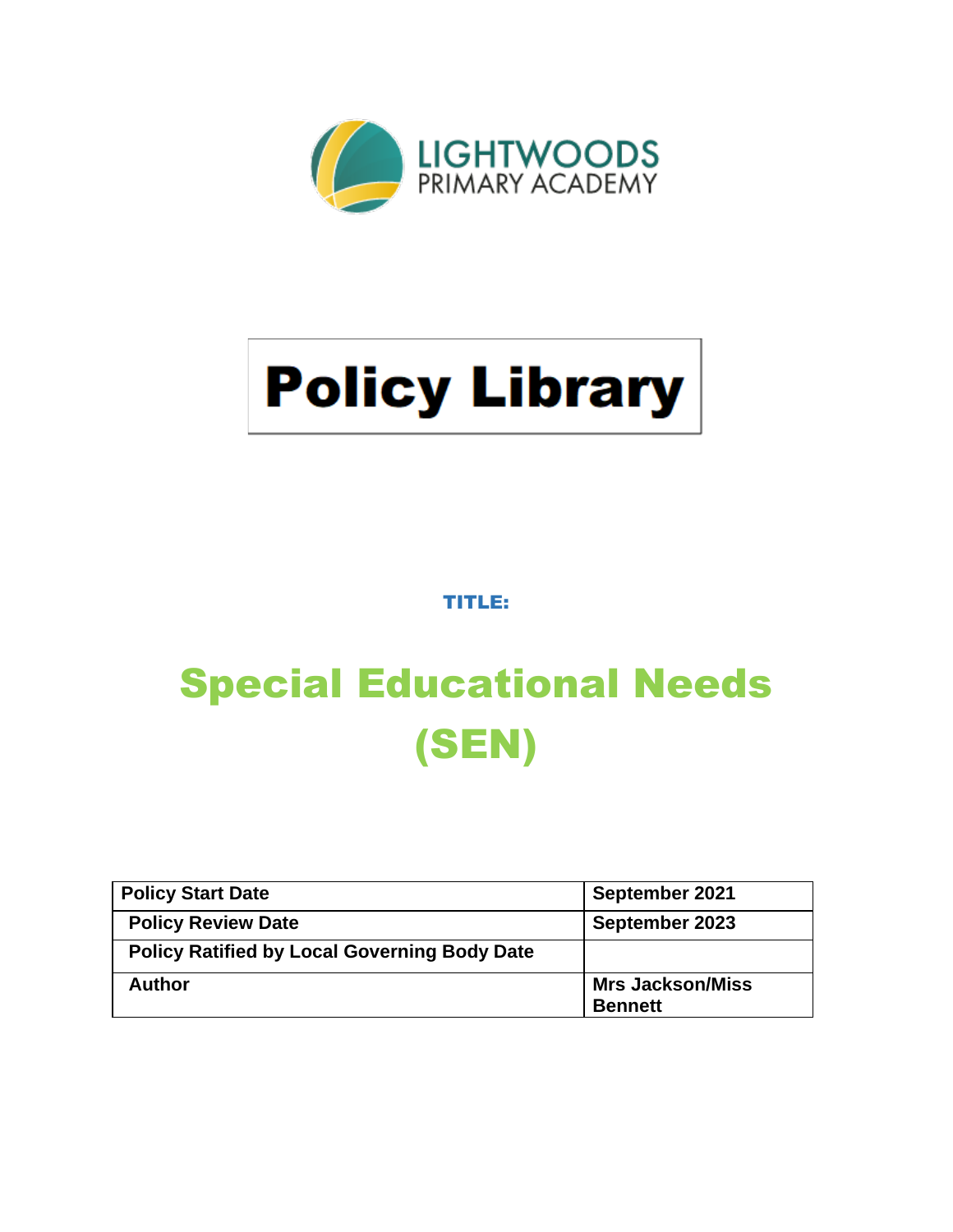# Contents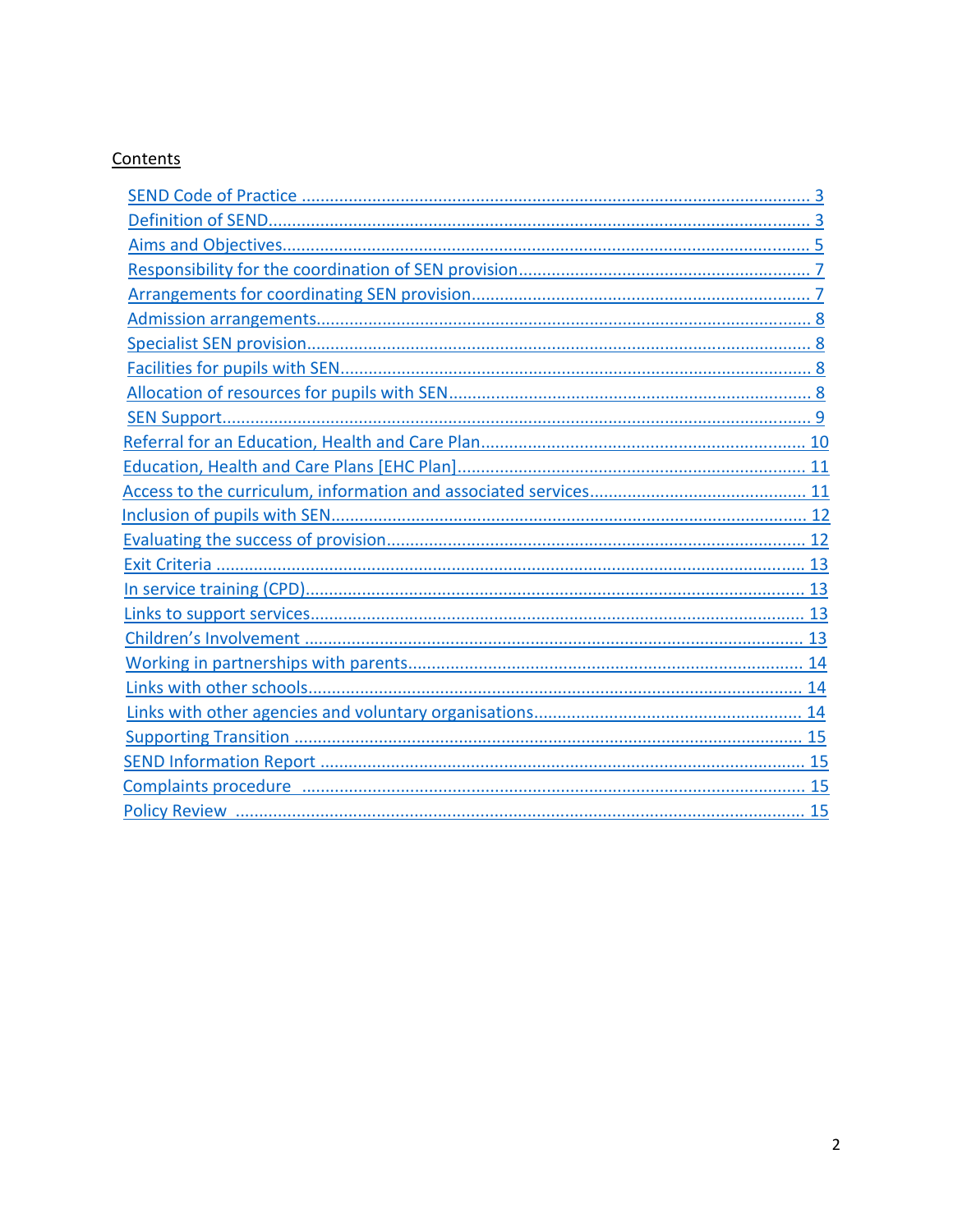# <span id="page-2-0"></span>SEND Code of Practice

The Special Educational Needs [SEN] and Disability Code of Practice: 0 to 25 years, was issued in June 2014, and updated in 2015, for implementation by the Department for Education. It gives clear guidance to education settings for identifying, assessing and providing help for children with special educational needs. It sets out the processes and procedures that all organisations must follow to meet the needs of individual children.

More details about the reforms and the SEND Code of Practice can be found on the Department for Education's website: [SEND code of practice: 0 to 25 years -](https://www.gov.uk/government/publications/send-code-of-practice-0-to-25) GOV.UK (www.gov.uk)

One significant change arising from the reforms is that Statements of Special Educational Needs, for those children with the most complex needs, have now been replaced with a new Education, Health and Care (EHC) Plan. These plans are being supported by an Education, Health and Care Plan Pathway.

The SEND Local Offer is a resource which is designed to support children and young people with special educational needs and/or disabilities and their families. It describes the services and provision that are available both to those families in Sandwell that have an Education, Health and Care Plan and those who do not have a plan, but still experience some form of special educational need. The SEND Local Offer includes information about public services across education, health and social care, as well as those provided by the private, voluntary and community sectors.

# Definition of SEND

Definitions of special educational needs (SEN) taken from section 20 of the Children and Families Act (2014) and the SEND Code of Practice (2015).

*A child or you person has SEN if they have a learning difficulty or disability which calls for special educational provision to be made for them. A child of compulsory school age or a young person has a learning difficulty or disability if they:*

- *a) Have a significantly greater difficulty in learning than the majority of others of the same age; or*
- *b) Have a disability which prevents or hinders them from making use of educational facilities of a kind generally provided for others of the same age in mainstream schools or mainstream post-16 institutions.*

*For children aged two or more, special educational provision is educational or training provision that is additional to or different from that made generally for other children or young people of the same age by mainstream schools, maintained nursery schools, mainstream post-16 institutions or by relevant early years providers. For a child under two years of age, special educational provision means educational provision of any kind.*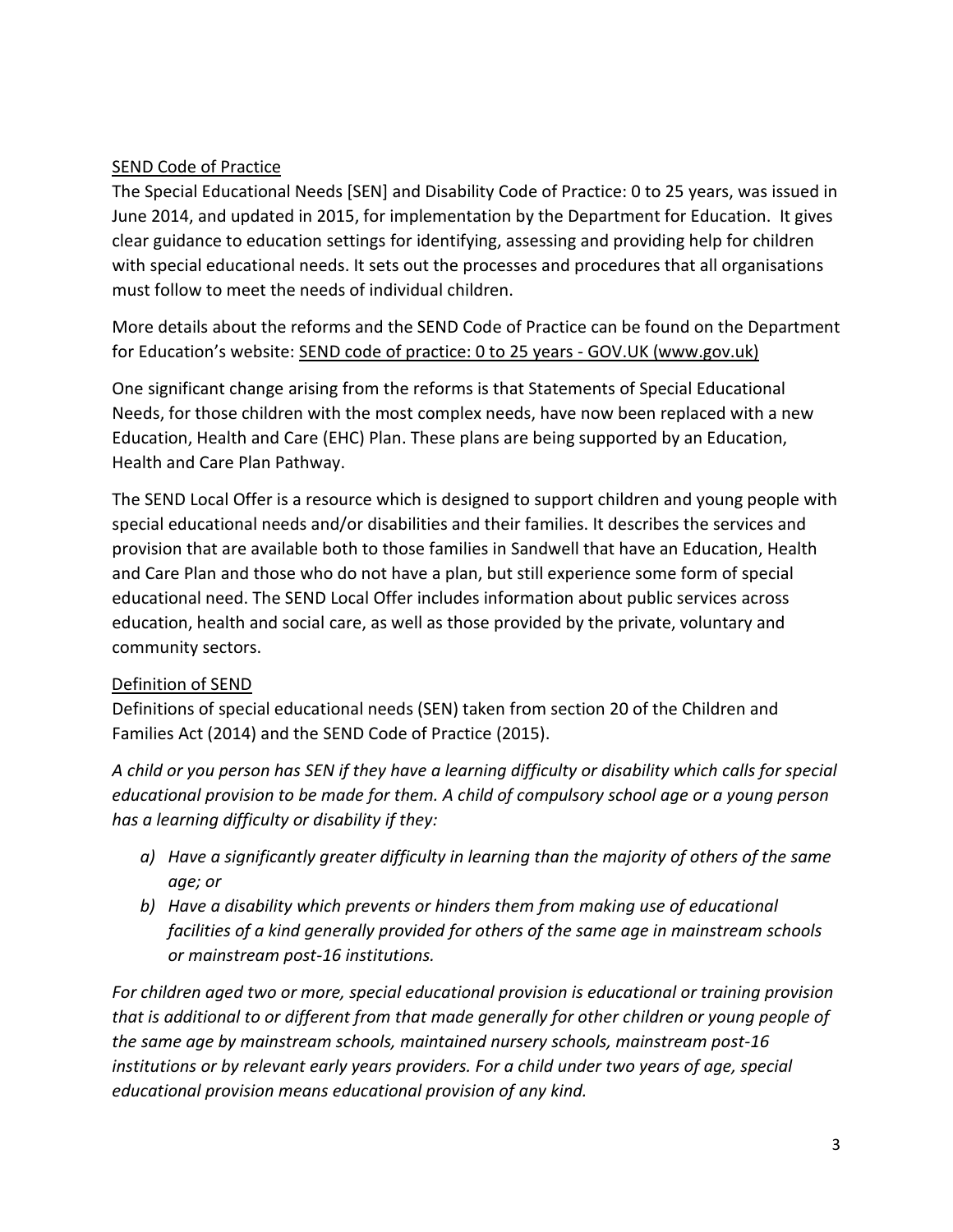*A child under compulsory school age has special educational needs if they fall within the definition at (a) or (b) Above or would do so if special educational provision was not made for them.* (Section 20 Children and Families Act 2014).

*Children must not be regarded as having a learning difficulty solely because the language or form of language of their home is different from the language in which they will be taught.*

There are four areas of need that children may need additional support with as follows:

- Communication and interaction
- Cognition and learning
- Social, emotional and mental health
- Sensory and/or physical needs

*At Lightwoods, a child is deemed to have a special educational need (or a significantly greater difficulty) if they are working well below their chronological age, and they require provision that is additional to or different from the provision that is being made for children of their age.*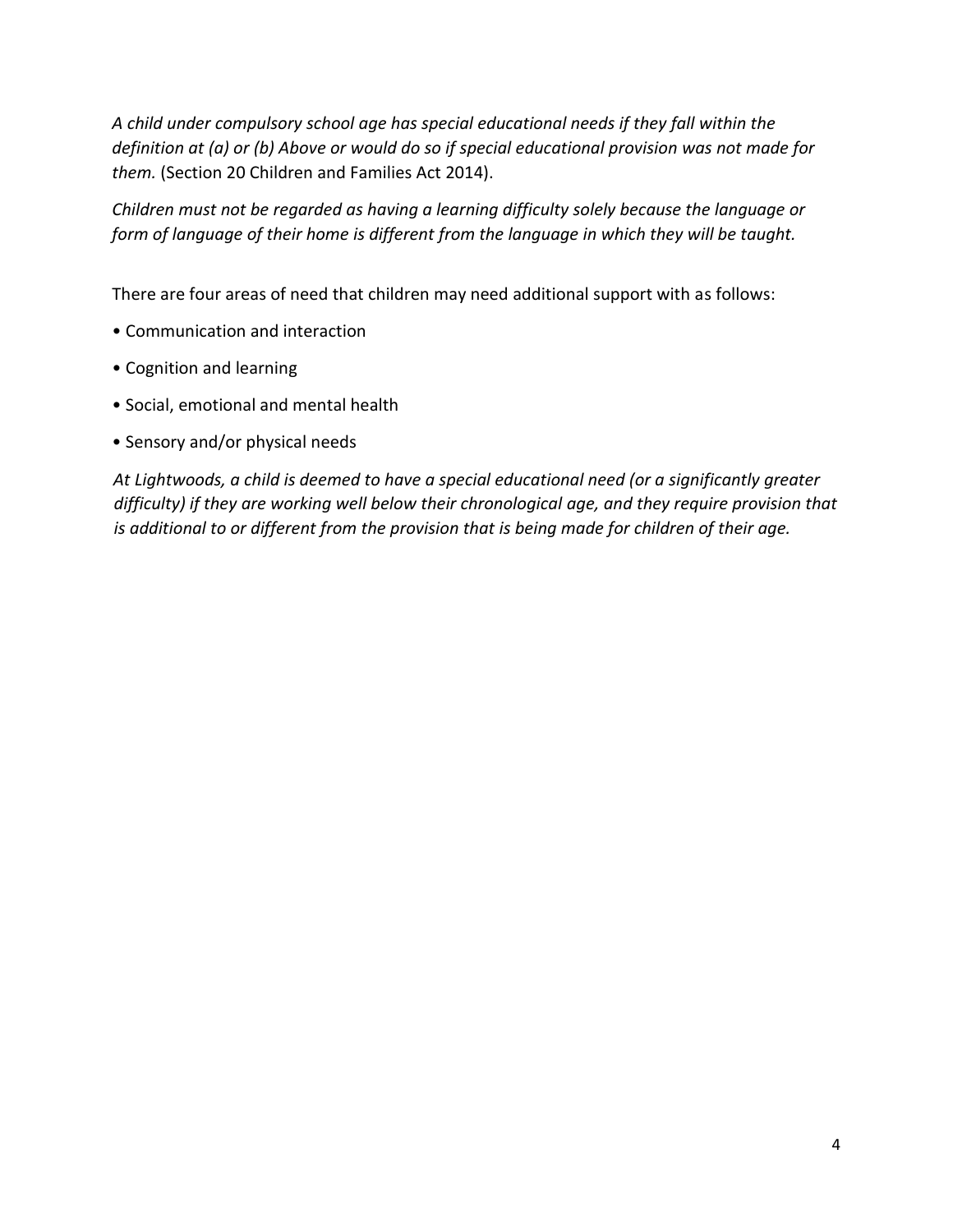#### **Mission statement**

**Our school focuses on the values of improving children's self-awareness, through warmth, resilience and collaboration, so that everyone strives towards excellence.** 

At Lightwoods Primary Academy we are proud to provide a safe, stimulating and inclusive learning environment where every member of our community is valued and respected.

Our broad, balanced, creative curriculum and enrichment activities provide opportunities for everyone to achieve and succeed.

We celebrate our achievements, gifts and cultural diversity, irrespective of individual differences within the protected categories of the Equality Act of 2010.

Together we take pride in making a positive contribution to our school and the wider community.

#### <span id="page-4-0"></span>1. Aims and objectives

#### Aims

We aim to provide a happy, stimulating and secure environment which will enhance its children's desire to learn and help them to find satisfaction and achievement in their work through the development of skills, concepts and knowledge. We aim to ensure that our pupils are given appropriate support and are fully integrated into all school activities.

We will involve parents in developing a partnership of support, enabling them to have full confidence in the strategies adopted by the school.

#### **Objectives**

- To enable **class teachers to fulfil their responsibility for children with special educational needs** in class and build on class teachers' knowledge of those children thus improving teaching and learning.
- For staff members to **identify the needs of pupils with SEN as early as possible.** This is most effectively done by gathering information from parents, education, health and care services and early year's settings prior to the child's entry into the school.
- **Monitor the progress** of all pupils in order to aid the identification of pupils with SEN. Continuous monitoring of those pupils with SEN by their teachers will help to ensure that they are able to reach their full potential.
- **To identify and assess** the individual needs of all children and provide an appropriate curriculum that is broad and balanced.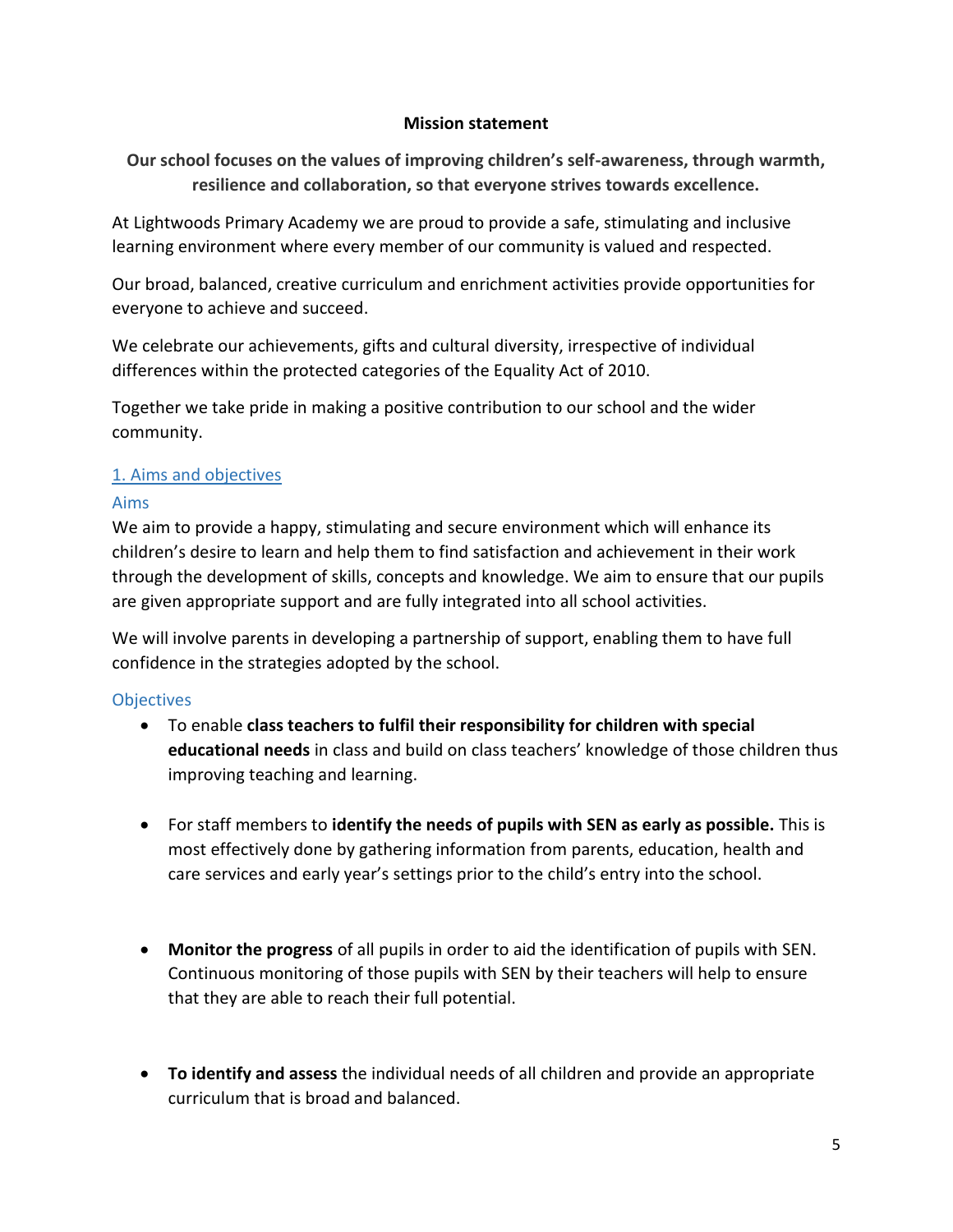- To make **appropriate provision to overcome all barriers to learning** and ensure pupils with SEN have full access to the National Curriculum. This will be co-ordinated by the SENCo and Headteacher and will be carefully monitored and regularly reviewed in order to ensure that individual targets are being met and all pupils' needs are catered for.
- **Work with parents** to gain a better understanding of their child to provide for the child's individual needs. This includes supporting them in terms of understanding SEN procedures and practices and providing regular feedback on their child's progress.
- **Work with and in support of outside agencies** when the pupils' needs cannot be met by the school alone. Some of these services include School Educational Psychology Service, Speech and Language Therapy and Children and Adult Mental Health Service (CAMHS).

#### • **Create a school environment where pupils can contribute to their own learning.**

This means encouraging relationships with adults in school where pupils feel safe to voice their opinions of their own needs, and carefully monitoring the progress of all pupils at regular intervals. Pupil participation is encouraged through school by wider opportunities such as school council, residential visits, school plays and sports teams. To promote self-worth and enthusiasm by encouraging independent learning and maintain a positive outlook throughout the school and boost children's selfimages through encouragement, praise and positive teacher expectation.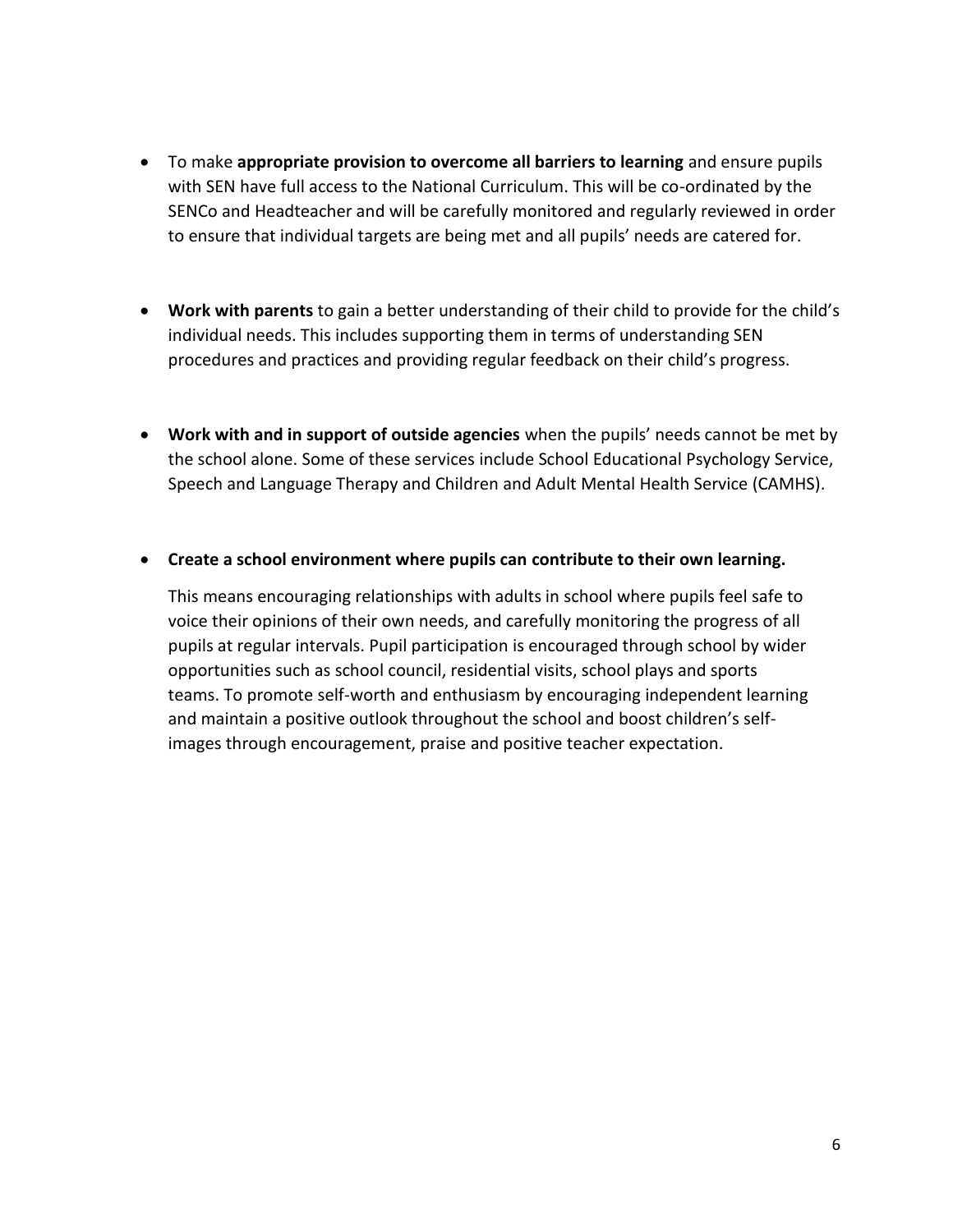# <span id="page-6-0"></span>2. Responsibility for the coordination of SEN provision

- The Principal will have responsibility for the day-to-day management of all aspects of the school's work, including provision for children with special educational needs. The person responsible for overseeing the provision for children with SEN is Rob Matthews.
- The SENCo will support the class teacher in the further assessment of the pupil's needs, in problem solving and advising on the effective implementation of support. The people co-ordinating the day-to-day provision of education for pupils with SEN are Wendy Jackson [SENCO] and Kate Bennett (Assistant SENCO)

# <span id="page-6-1"></span>3. Arrangements for coordinating SEN provision

The SENCO will hold details of all SEN records for individual pupils.

# **All staff can access:**

- The Lightwoods Primary School SEN Policy;
- A copy of the full SEN Register.
- Guidance on identification of SEN in the Code of Practice.
- Information on individual pupils' special educational needs, including pupil profiles, targets set and copies of their ITP's.
- Practical advice, teaching strategies, and information about types of special educational needs and disabilities.
- Information available through Sandwell's SEND Local Offer and Lightwoods Local Offer.

In this way, every staff member will have complete and up-to-date information about all pupils with special needs and their requirements which will enable them to provide for the individual needs of all pupils. This policy is made accessible to all staff and parents in order to aid the effective coordination of the school's SEN provision.

Parents are invited to speak to the staff about any concerns when the child is admitted. If a new pupil has been identified as having special educational needs, they are not treated differently from any other admission.

Lightwoods Primary Academy supports the statutory guidelines in the Special Educational needs and disability code of practice: o to 25 years [2015]. The Governing Body has three key duties towards disabled pupils, under Part 4 of the Disability and Discrimination Act.

Lightwoods Primary Academy supports the statements made and our aims are:

- Not to treat disabled pupils less favourably for a reason related to their disability
- To make reasonable adjustments for disabled pupils, so that they are not as a substantial disadvantage
- To plan to increase access to education for disabled pupils
- Increase the extent to which disabled pupils can participate in the school curriculum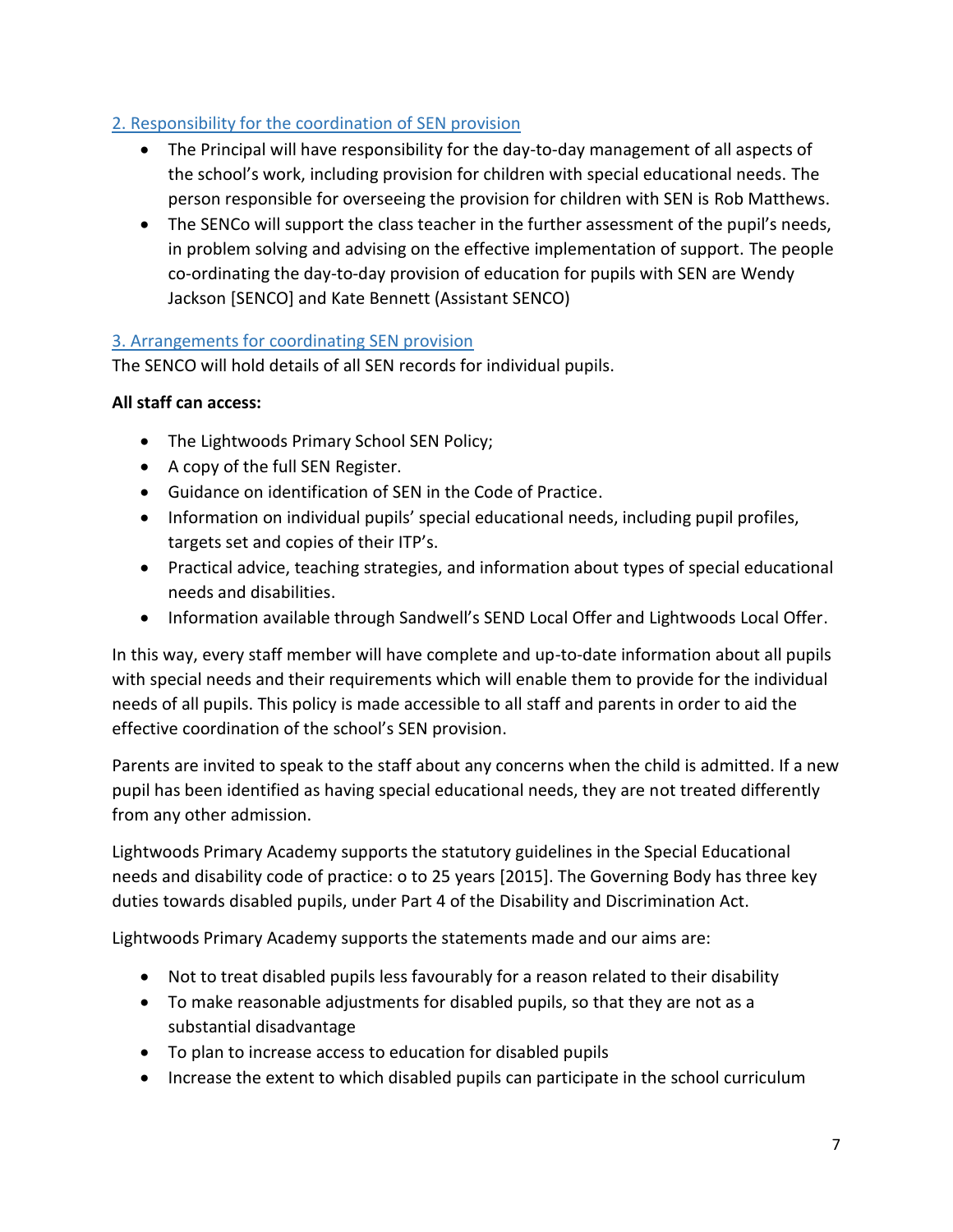- Improve the environment of the school to increase the extent to which disabled pupils can take advantage of education and associated services
- Improving the delivery to disabled pupils of information which is provided in writing for pupils who are not disabled.

Pupils, staff and parents at Lightwoods Primary Academy will not be discriminated against regardless of their age, race, sex, gender or disability.

#### <span id="page-7-0"></span>4. Admission arrangements

The admission arrangements for all pupils are in accordance with national legislation, including the Equality Act 2010. This includes children with any level of SEN; those with Education, Health and Care Plans and those without.

# <span id="page-7-1"></span>5. Specialist SEN provision

We are committed to whole school inclusion. In our school we support children with a range of special educational needs. We will seek specialist SEN provision and training from SEN services where necessary.

# <span id="page-7-2"></span>6. Facilities for pupils with SEN

The school complies with all relevant accessibility requirements, please see the school accessibility plan for more details.

#### <span id="page-7-3"></span>7. Allocation of resources for pupils with SEN

# A graduated approach:

# Quality First Teaching

- a) Any pupils who are falling significantly outside of the range of expected academic achievement in line with predicted performance indicators and grade boundaries will be monitored.
- b) Once a pupil has been identified as possibly having SEN they will be closely monitored by staff in order to gauge their level of learning and possible difficulties.
- c) The child's class teacher will take steps to provide differentiated learning opportunities that will aid the pupil's academic progression and enable the teacher to better understand the provision and teaching style that needs to be applied.
- d) The SENCO will be consulted as needed for support and advice and may wish to observe the pupil in class.
- e) Through (b) and (d) it can be determined which level of provision the child will need going forward.
- f) Parents will be informed fully of every stage of their child's development and the circumstances under which they are being monitored. They are encouraged to share information and knowledge with the school.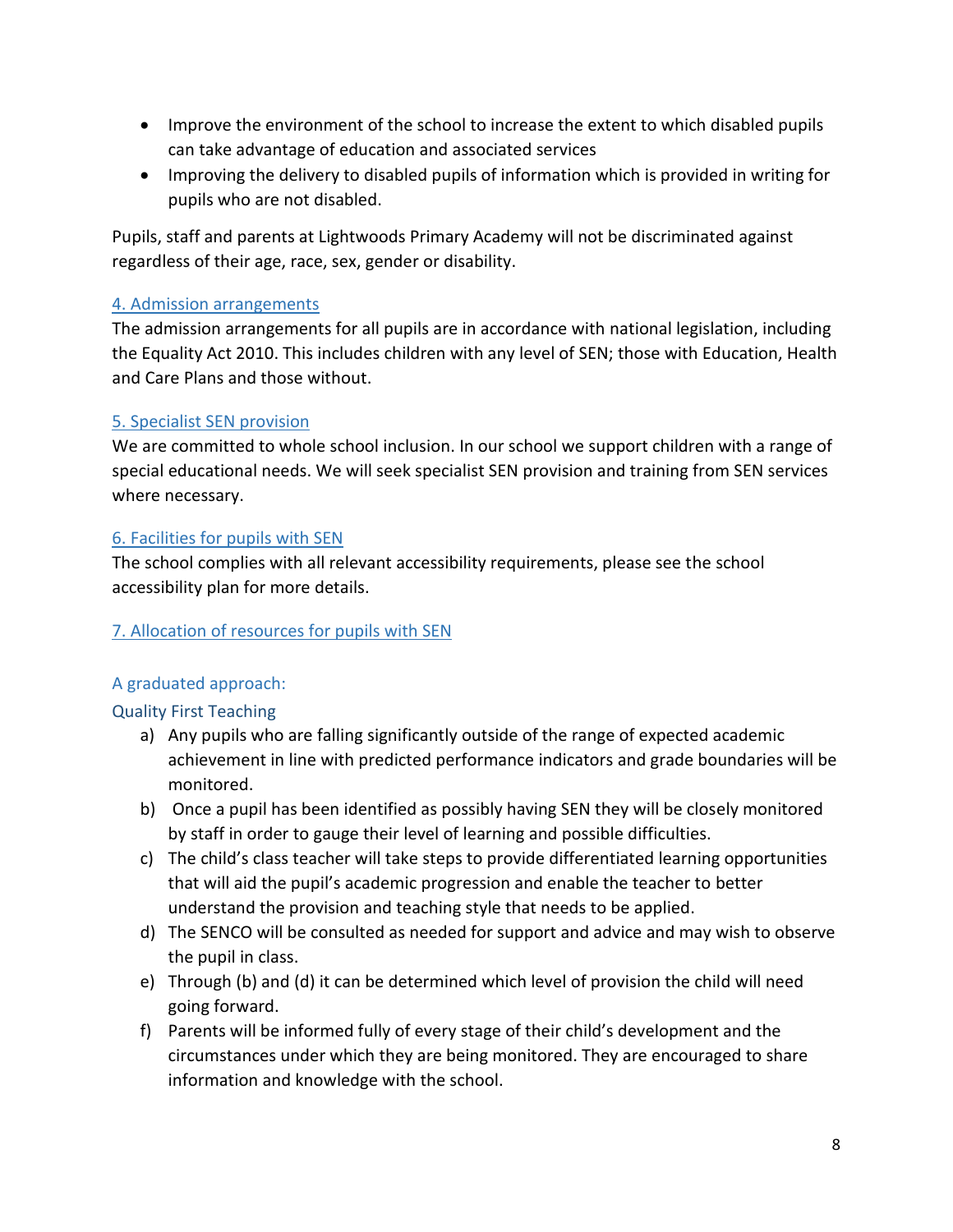- g) The child is recorded by the school as being under observation due to concern by parent or teacher but this does not automatically place the child on the school's SEN register. Any concerns will be discussed with parents informally or during parents evenings.
- h) Parent's evenings are used to monitor and assess the progress being made by children.

#### <span id="page-8-0"></span>8. SEN Support

Where it is determined that a pupil does have SEN, parents will be formally advised of this and the decision will be added to the SEN register. The aim of formally identifying a pupil with SEN is to help school ensure that effective provision is put in place and so remove barriers to learning. The support provided consists of a four – part process:

- Assess
- Plan
- Do
- Review

This is an ongoing cycle to enable the provision to be refined and revised as the understanding of the needs of the pupil grows. This cycle enables the identification of those interventions which are the most effective in supporting the pupil to achieve good progress and outcomes.

#### Assess

This involves clearly analysing the pupil's needs using the class teacher's assessment and experience of working with the pupil, details of previous progress and attainment, comparisons with peers and national data, as well as the views and experience of parents. The pupil's views and where relevant, advice from external support services will also be considered. Any parental concerns will be noted and compared with the school's information and assessment data on how the pupil is progressing. This analysis will require regular review to ensure that support and intervention is matched to need, that barriers to learning are clearly identified and being overcome and that the interventions being used are developing and evolving as required. Where external support staff are already involved their work will help inform the assessment of need. Where they are not involved they may be contacted, if this is felt to be appropriate, following discussion and agreement from parents.

• **Plan** 

Planning will involve consultation between the teacher, SENCO and parents to agree the adjustments, interventions and support that are required; the impact on progress, development and or behaviour that is expected and a clear date for review. Parental involvement may be sought, where appropriate, to reinforce or contribute to progress at home. All those working with the pupil, including support staff will be informed of their individual needs, the support that is being provided, any particular teaching strategies/approaches that are being employed and the outcomes that are being sought.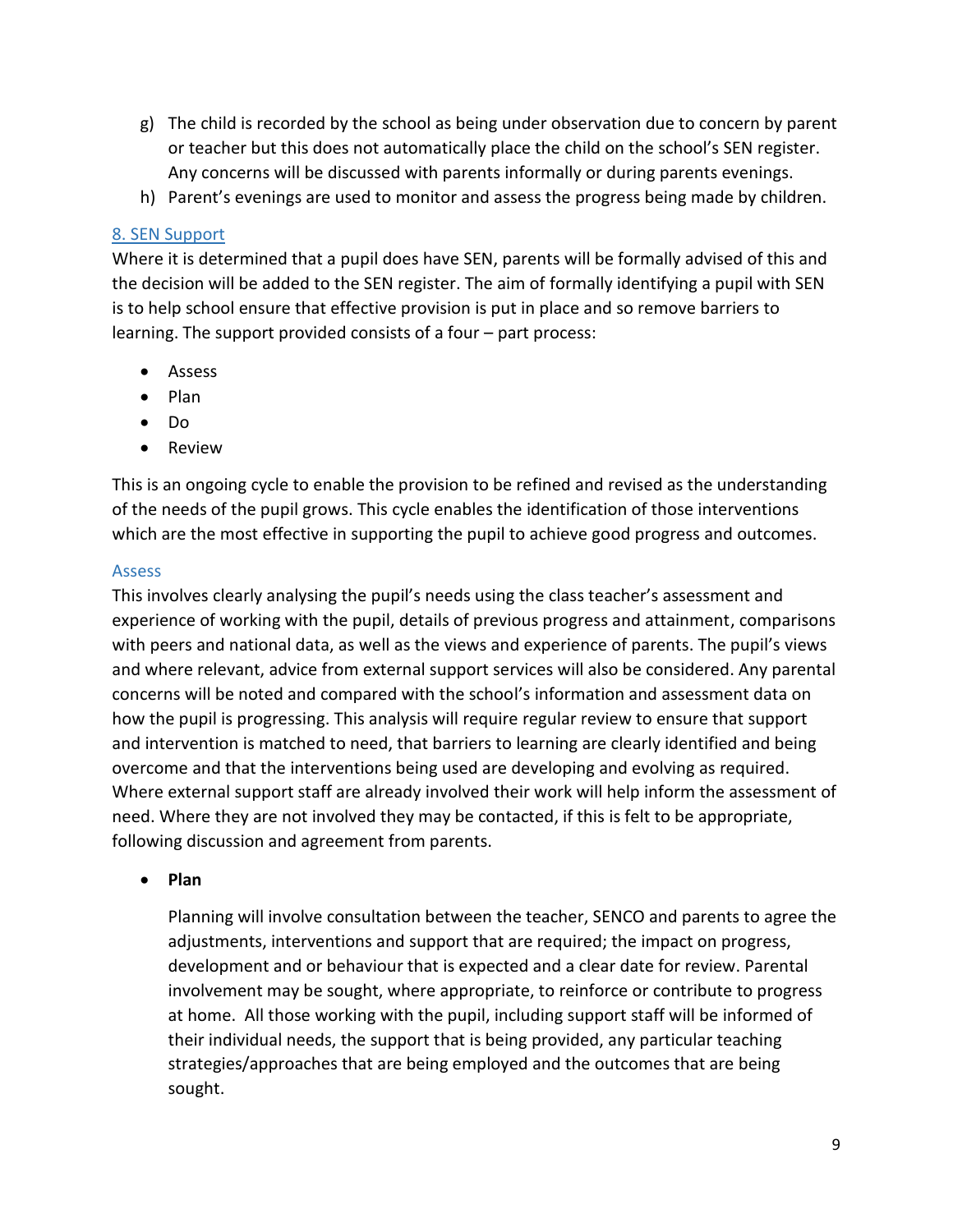#### • **Do**

The class teacher remains responsible for working with the child on a day-to-day basis. They will retain responsibility even where the interventions may involve group or oneto-one teaching away from the main class teacher. They will work closely with teaching assistants and to plan and assess the impact of support and interventions and links with classroom teaching. Support with further assessment of the pupil's strengths and weaknesses, problem solving and advising of the implementation of effective support will be provided by the SENCO.

#### Review

Reviews of a child's progress will be made regularly. The review process will evaluate the impact and quality of the support and interventions. It will also take account of the views of the pupil and where necessary their parents. The class teacher, in conjunction with the SENCO will revise the support and outcomes based on the pupil's progress and development making any necessary amendments going forward, in consultation with parents and the pupil.

#### <span id="page-9-0"></span>9. Referral for an Education, Health and Care Plan

If a child has lifelong or significant difficulties, they may undergo a Statutory Assessment

Process which is usually requested by the school but can be requested by a parent. This will

occur where the complexity of need or a lack of clarity around the needs of the child are such that a multi-agency approach to assessing that need, to planning provision and identifying resources, is required. The decision to make a referral for an Education, Health and Care Plan will be taken at a progress review. An EHCP will be provided if the LA considers the child requires provision beyond what the school can normally offer. The EHCP is a legally binding document which includes details of learning objectives for the child. It must be reviewed annually where parents and all professionals involved with the pupil will be invited to attend.

The application for an Education, Health and Care Plans will combine information from a variety of sources including:

- Parents
- Teachers
- SENCO
- Social Care
- Health professionals

Information will be gathered relating to the current provision provided, action points that have been taken, and the preliminary outcomes of targets set. A decision will be made by a group of people from education, health and social care about whether or the child is eligible for an EHC Plan. Parents have the right to appeal against a decision not to initiate a statutory assessment leading to an EHC Plan.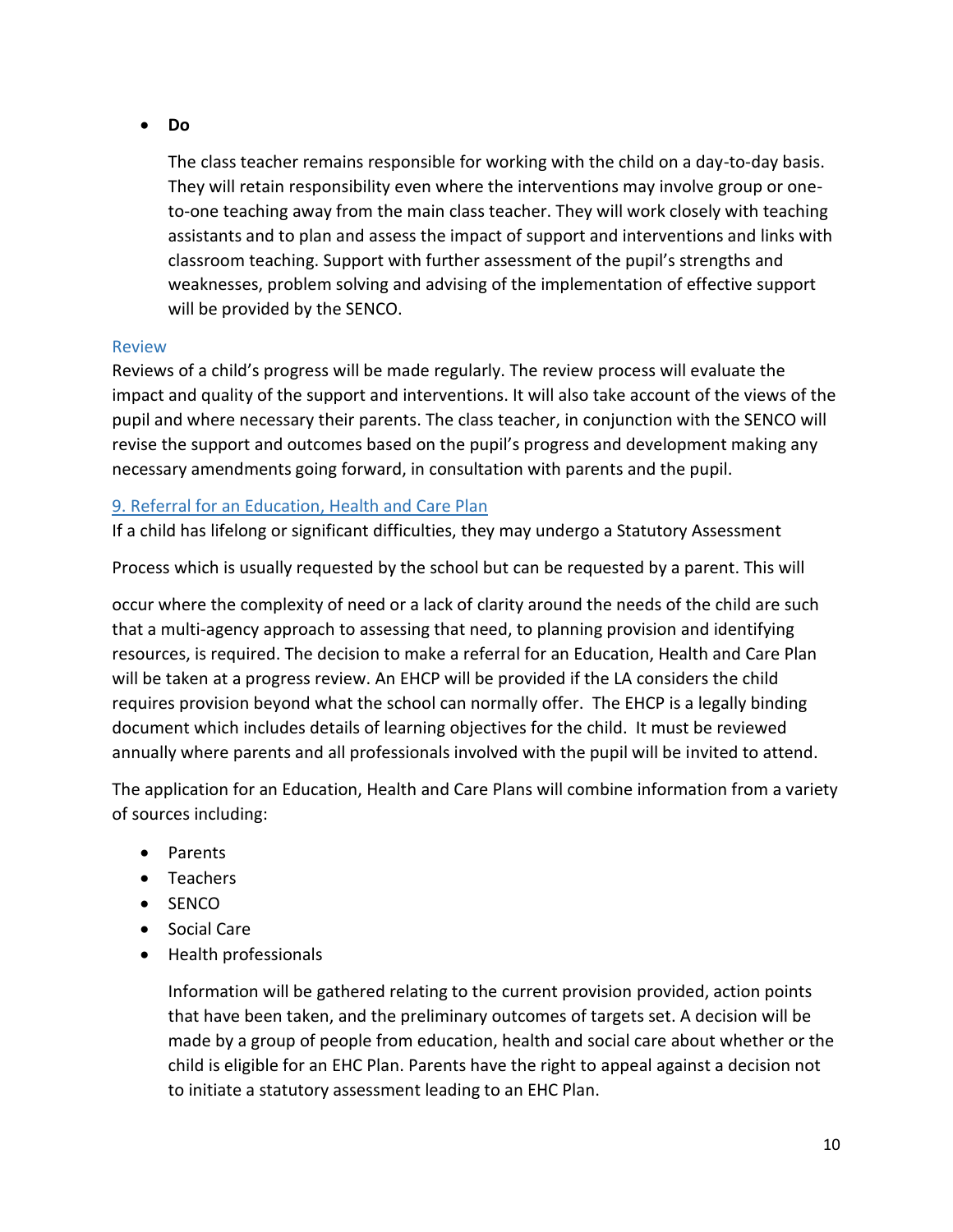Further information about EHC Plans can found via the SEND Local Offer:

[www.sandwell.sendlocaloffer.org.uk](http://www.sandwell.sendlocaloffer.org.uk/)

or by speaking to an Education, Health and Care Plan Co-ordinator on:

0121 569 8240

or by contacting the Parent Partnership Service SENDIASS on: 0121 500 4010

# <span id="page-10-0"></span>10. Education, Health and Care Plans [EHC Plan]

- a) Following Statutory Assessment, an EHC Plan will be provided by the local authority, if it is decided that the child's needs are not being met by the support that is ordinarily available. The school and the child's parents will be involved developing and producing the plan.
- b) Parents have the right to appeal against the content of the EHC Plan. They may also appeal against the school named in the Plan if it differs from their preferred choice.
- c) Once the EHC Plan has been completed and agreed, it will be kept as part of the pupil's formal record and reviewed at least annually by staff, parents and the pupil. The annual review enables provision for the pupil to be evaluated and, where appropriate, for changes to be put in place, for example, reducing or increasing levels of support.

# <span id="page-10-1"></span>11. Access to the curriculum, information and associated services

Lightwoods Primary Academy adopts the ethos that every child is entitled to a broad and balanced curriculum. To support children's learning to enable them full access to the curriculum measures are put in place as follows:

- Every effort will be made to educate pupils with SEN alongside their peers in a mainstream classroom setting. Where this is not possible, the SENCO will consult with the child's parents for other flexible arrangements to be made.
- Regular training and learning opportunities for staff on the subject of SEN and SEN teaching are provided both in school and across the family of schools. Staff members are kept up to date with teaching methods which will aid the progress of all pupils including those with SEN.
- In class provision and support are deployed effectively to ensure the curriculum is differentiated where necessary. We make sure that effective WAVE 2 and 3 interventions are identified through provision monitoring.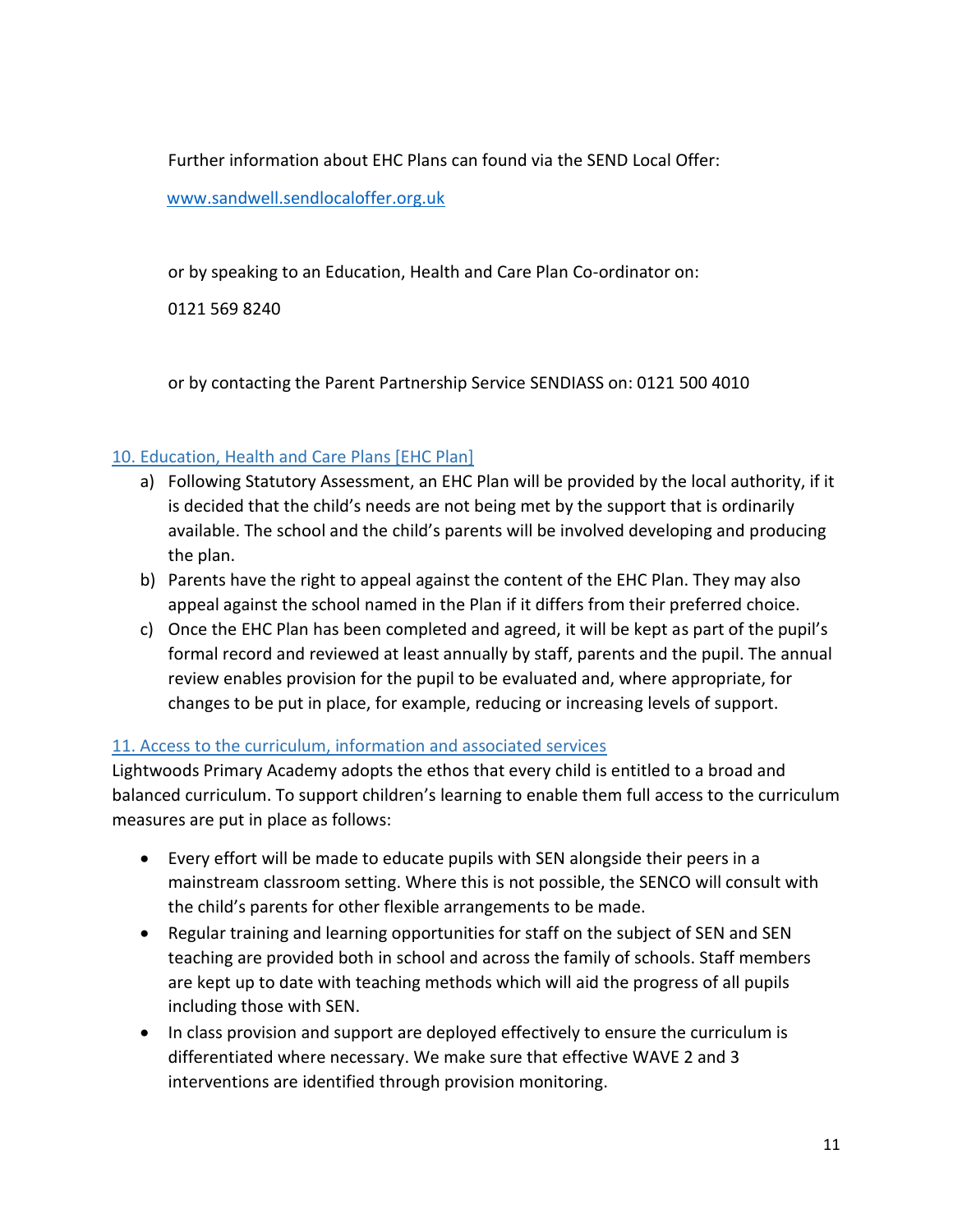• We set appropriate individual targets that motivate pupils to do their best and celebrating achievements at all levels.

#### Early Years Foundation Stage

In assessing progress of children in the early years, we will use the non-statutory Early Years Outcomes guidance as a tool to assess the learning and development of a child at expected levels for their age, these include typical behaviours across the seven areas of learning:

- Communication and language
- Physical development
- Personal, social and emotional development
- Literacy
- Mathematics
- Understanding of the world
- Expressive arts and design

Identification of barriers to learning at this stage is crucial. "It is particularly important in the early years that there is no delay in making any necessary special educational provision. Delay at this stage can give rise to learning difficulty and subsequently to loss of self-esteem, frustration in learning and to behaviour difficulties. Early action to address identified needs is critical to the future progress and improved outcomes that are essential in helping the child to prepare for adult life." Early years: guide to the 0 to 25 SEND code of practice; 2014" The school will liaise with the Pre-school and day-care provision to enable an effective transition. The SENco will ensure policy and practice is continuous and young children with SEND are fully supported.

#### <span id="page-11-0"></span>12. Inclusion of pupils with SEN

The Headteacher and SENCO oversee the school's policy for inclusion and is responsible for ensuring that it is implemented effectively throughout the school. The school curriculum is regularly reviewed to ensure that it promotes the inclusion of all pupils. This includes learning outside the classroom. The school will seek advice, as appropriate, around individual pupils, from external support services.

#### <span id="page-11-1"></span>13. Evaluating the success of provision

In order to make consistent continuous progress in relation to SEN provision the school encourages feedback from staff, parents and pupils throughout the year. This is done in the form of an annual parent and pupil questionnaires, discussion and through progress meetings with parents. Pupil progress will be monitored on a termly basis in line with the SEN Code of Practice. SEN provision and interventions are recorded on an individual provision map, which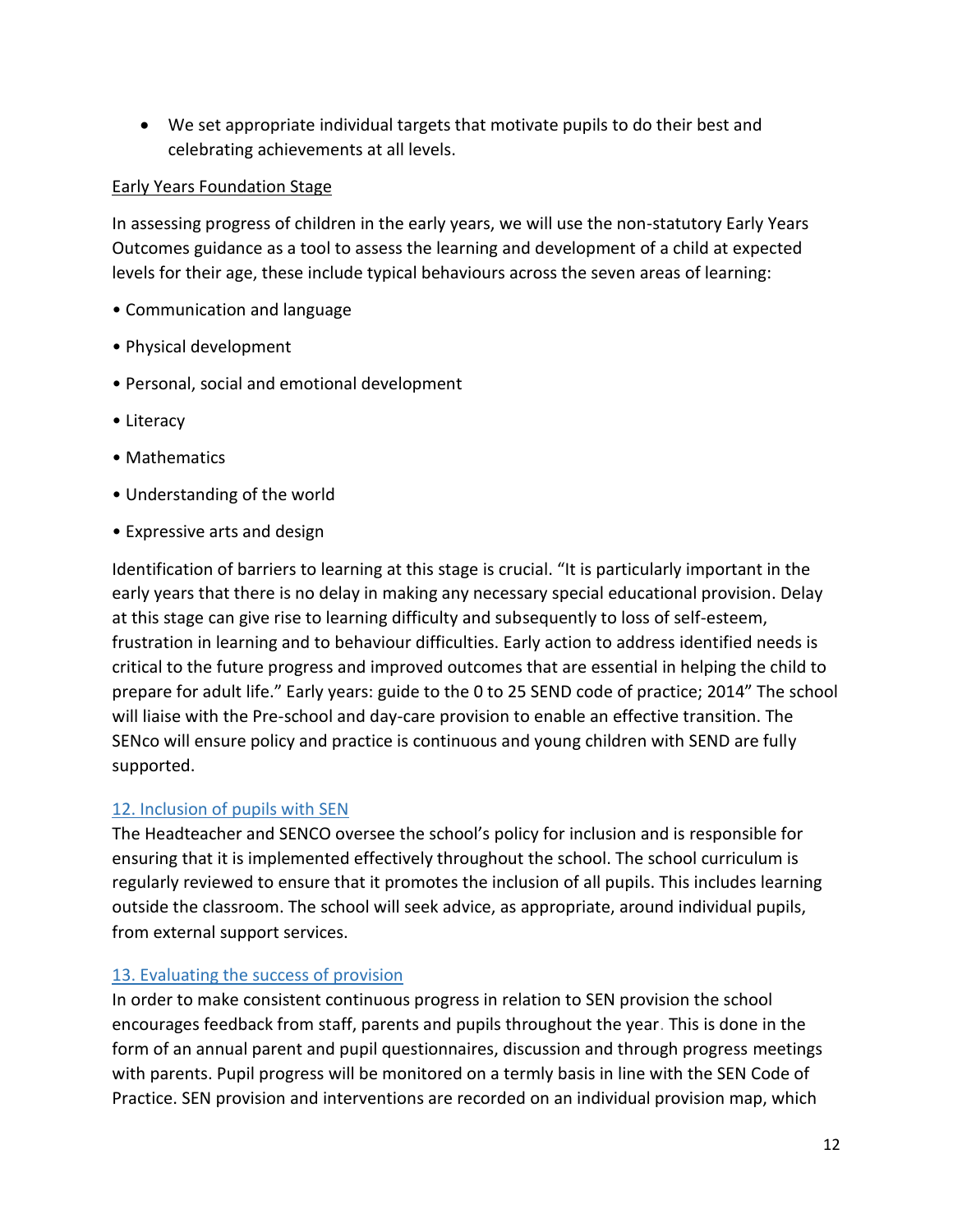are updated when the intervention is changed. These are updated by the class teacher and are monitored by the SENCO. These reflect information passed on by the SENCO at the beginning of an academic year and are adapted following assessments. These interventions are monitored and evaluated termly by the SENCO and information is fed back to the staff, parents and governors. This helps to identify whether provision is effective.

#### 14. Exit Criteria

When a pupil has made sufficient progress in their area of need that they no longer require any provision that is different from or additional to that which is normally available as part of high quality and differentiated teaching they will no longer be seen as requiring SEN Support. At this point, through discussion and agreement with parents/carers the pupil will be removed from the schools SEN register. The Class Teacher will continue to monitor the progress of these pupils to make sure there is no deterioration of progress post intervention.

#### <span id="page-12-0"></span>15. In service training (CPD)

It is important that the school delivers effective intervention to pupils with SEND and that all staff are aware of their pupil's individual needs. With this in mind, it is the SENDCO's role to:

- Undertake training for the delivery of new intervention strategies
- Train support staff or commission external training to effectively deliver intervention
- Identify courses for staff to attend which will promote effective learning for pupils with SEND Areas for development will be included in the school's improvement plan.

The SENCO, with the senior leadership team, ensures that training opportunities are matched to school development priorities and those identified through the use of provision management.

#### <span id="page-12-1"></span>16. Links to support services

The school continues to build strong working relationships and links with external support services in order to fully support our SEN pupils and aid school inclusion.

Sharing knowledge and information with our support services is key to the effective and successful SEN provision within our school. Any one of the support services may raise concerns about a pupil. This will then be brought to the attention of the SENCO who will then inform the child's parents.

#### <span id="page-12-2"></span>17. Children's Involvement

Children will be asked how they can improve their own learning and their opinions and needs will be taken into consideration. Children will be involved in discussions about their own targets and will be involved in decision making and self-evaluation when appropriate.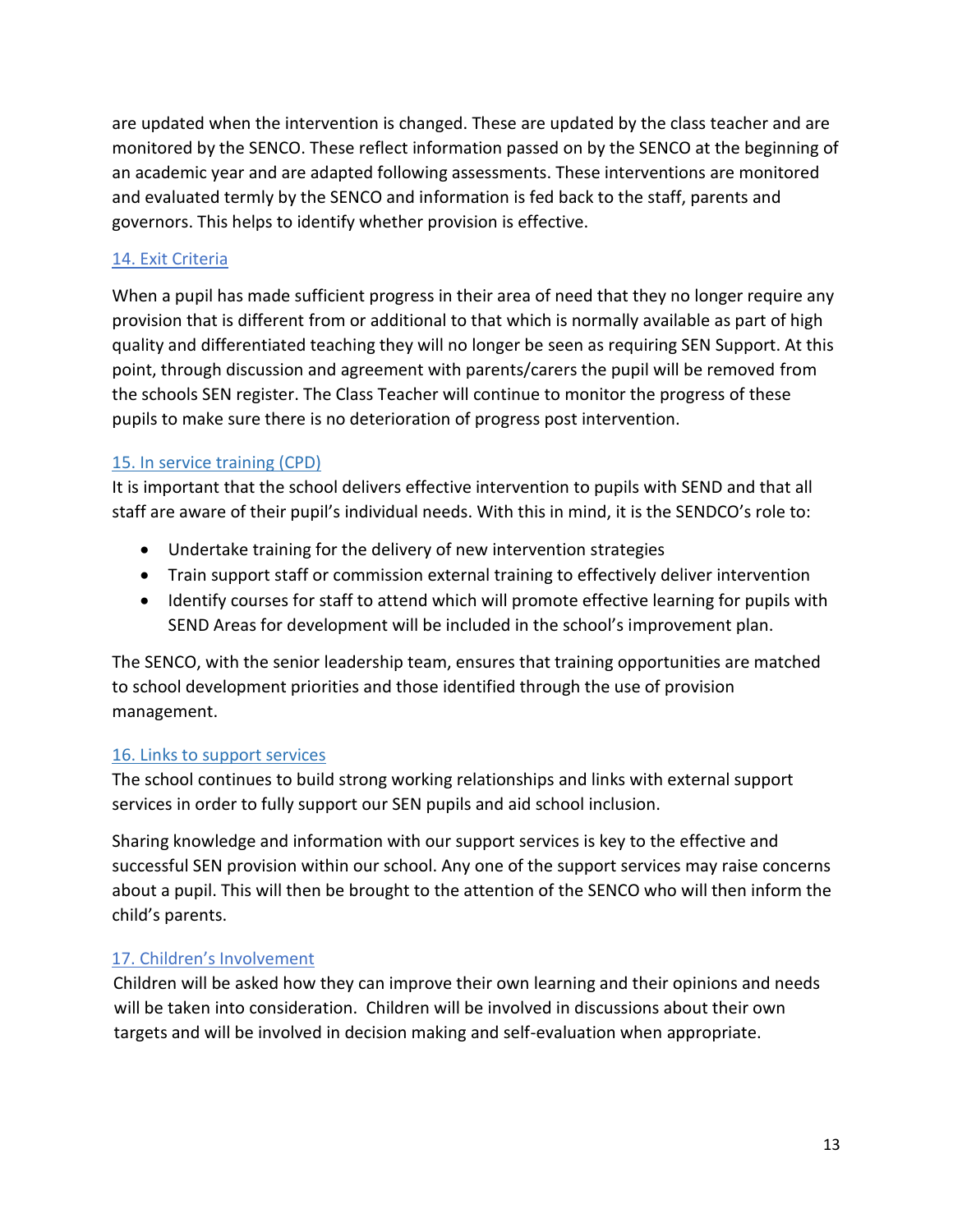# <span id="page-13-0"></span>18. Working in partnerships with parents

Lightwoods Primary Academy is committed to working in partnership with parents, children, and other members of the school community, as well as outside agencies to provide for the needs of every child. All parents of children with SEND will be treated as partners and supported to play an active and valued role in their children's education. Lightwoods Primary Academy believes that a close working relationship with parents is vital in order to ensure:

- a) early and accurate identification and assessment of SEN leading to appropriate intervention and provision
- b) continuing social and academic progress of children with SEN
- c) personal and academic targets are set and met effectively

In cases where more frequent regular contact with parents is necessary, this will be arranged based on the individual pupil's needs. The SENCO may also signpost parents of pupils with SEN to the local authority Parent Partnership service where specific advice, guidance and support may be required.

If an assessment or referral indicates that a pupil has additional learning needs the parents and the pupil will always be consulted with regards to future provision. Parents are invited to attend meetings with external agencies regarding their child and are kept up to date and consulted on any points of action drawn up in regard to the provision for their child. The school's SEN Governors may be contacted at any time in relation to SEN matters.

#### <span id="page-13-1"></span>19. Links with other schools

The school works in partnership with the other schools in Shireland Collegiate Academy Trust. This enables the schools to build a bank of joint resources and to share advice, training and development activities and expertise.

#### <span id="page-13-2"></span>20. Links with other agencies and voluntary organisations

The school has many links with outside agencies. When a concern about a pupil has a risen it is the SENDCO's role to:

- Contact parents and inform of pupil's needs
- Complete a consultation request form (consent needed from parents)
- Keep parents informed of outcomes following the visit from the agency

Lightwoods Primary School invites and seeks advice and support from external agencies in the identification and assessment of, and provision for, SEN. The SENCo is the designated person responsible for liaising with the following:

- Sandwell Education Psychology Service
- Behaviour Support Service
- Social Services (CAF leader also liaises)
- Speech and Language Service (Class teacher also liaises)